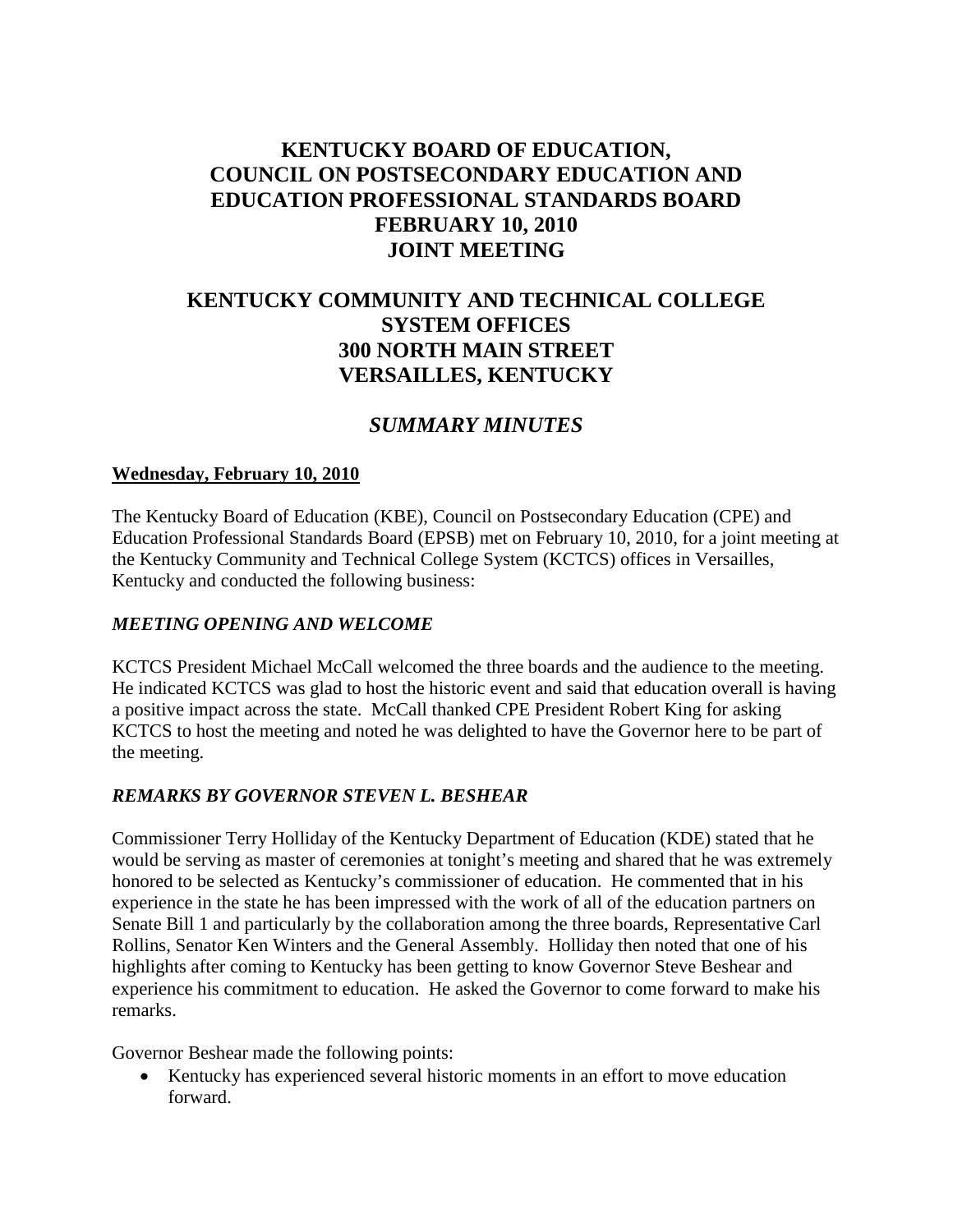- Tonight's meeting is one of those moments where the three education boards have come together to move Kentucky education forward.
- In 1990, the state's leaders made a promise through education reform that if students worked hard, they would be prepared for success in the world. From these efforts, Kentucky's education system made significant progress; however, it still has farther to go.
- Last summer, I signed an agreement for the state to participate in the development of the common core standards. Today, Kentucky is showing its leadership by being the first to adopt these standards with the ultimate goal being that the K-12 system will prepare students for success in higher education and the world.
- The new standards will raise the bar and meet the requirements of Senate Bill 1. They will provide more consistency nationally, are benchmarked with international standards and are clearer and more easily communicated so that all will know what is expected of students.
- What is done today cannot stand alone. We must commit funds, focus and energy to move schools ahead.
- Commissioner Holliday and I have formed the Transforming Education in Kentucky Task Force and my budget submission was designed to protect education.
- Congratulations to all those involved in this meeting tonight to ensure our kids have a high quality education.

### *VIDEO MESSAGE FROM U.S. SECRETARY OF EDUCATION ARNE DUNCAN*

Commissioner Holliday reported that due to adverse weather conditions and the federal government not working, the video was not able to reach the state for use tonight. He noted that it is ready and as soon as it is received, it will be posted on the Web sites of the three agencies for viewing. Holliday then, on behalf of Secretary Duncan, offered congratulations to the three boards for their support of the new standards.

## *CALL TO ORDER AND ROLL CALL*

Chair Joe Brothers called the KBE to order and asked Mary Ann Miller to call the roll. Present for the meeting were C.B. Akins, Kaye Baird, Joe Brothers, Dorie Combs, Jeanne Ferguson, Judy Gibbons, Billy Harper, Doug Hubbard, Austin Moss, Brigitte Ramsey and Robert King. Absent was David Karem.

Chair Paul Patton then called the CPE to order and asked Phyllis Bailey to call the roll. Present for the meeting were Ellen Call, Chris Crumrine, Glenn Denton, Dan Flanagan, Joe Graviss, Terry Holliday, Phyllis Maclin, Nancy J. McKenney, Pam Miller, Donna Moore, Lisa F. Osborne, Paul E. Patton, Jim Skaggs, Joe Weis and Joe Wise. Absent was Marcia Milby Ridings.

Next, Chair Lorraine Williams called the EPSB to order and asked Ashley Abshire to call the roll. Present for the meeting were Lonnie Anderson, Frank Cheatham, Cathy Gunn, Mary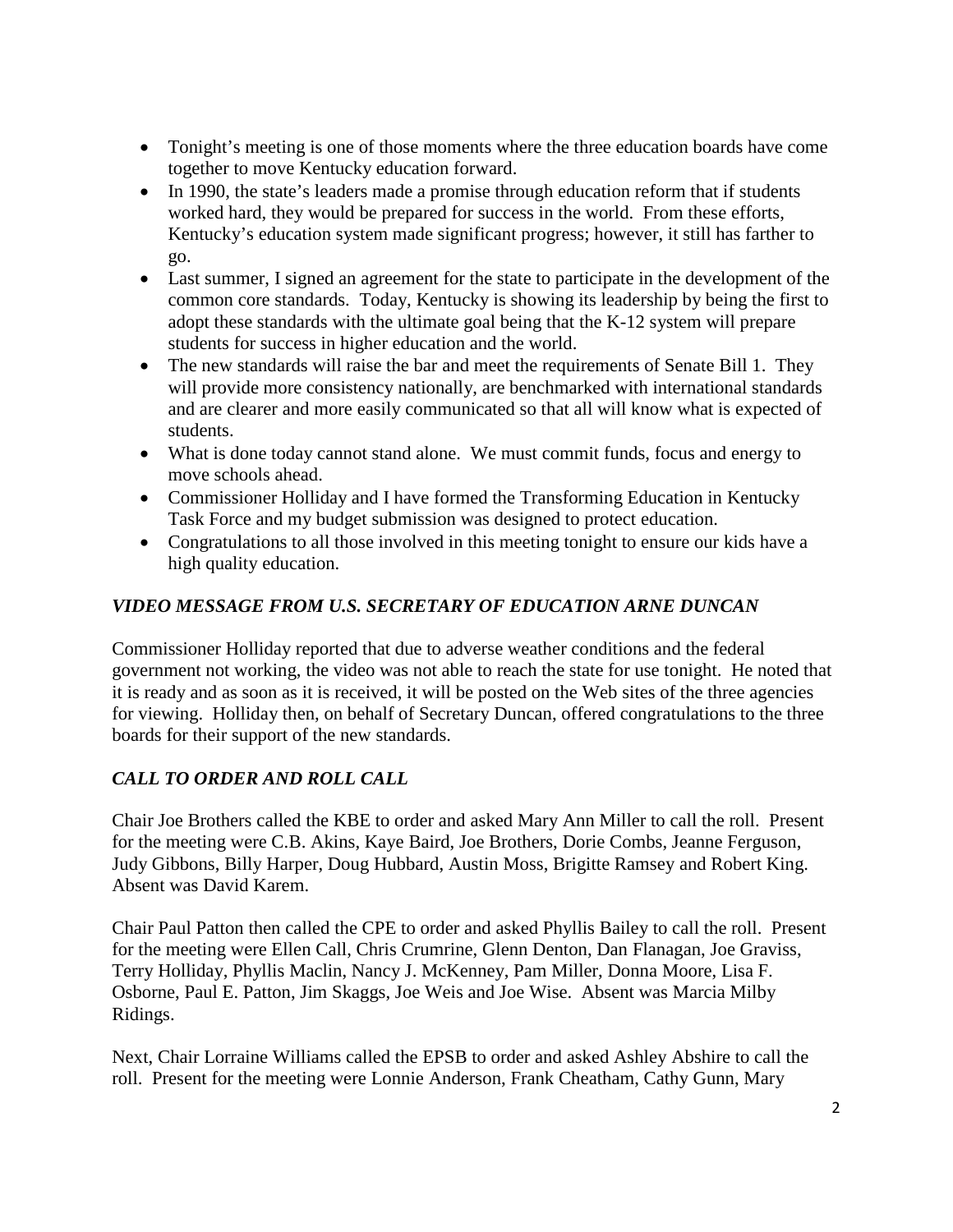Hammons, Terry Holliday, Robert King, Greg Ross, Becky Sagan, Sandy Sinclair-Curry, Zenaida Smith, Bobbie Stoess, Tom Stull, Mark Wasicsko, Cassandra Webb and Lorraine Williams. Absent were Lynn May and Cynthia York.

#### *REMARKS BY EDUCATION COMMITTEE CHAIRS*

Commissioner Terry Holliday moved on to the next agenda item and stated that this meeting would not have occurred without the passage of Senate Bill 1 (SB 1). He explained that SB 1 directs collaboration among the three boards and their respective agencies. Holliday said that two of the legislators that were key to the passage of SB 1 and House Bill 176 (within eight days), Representative Carl Rollins and Senator Ken Winters were present and he asked them both to say a few words about the standards and tonight's meeting.

Representative Rollins commented that the meeting has brought together a distinguished group of policy makers and indicated he was honored to be here as part of the historic meeting. Rollins emphasized that the adoption of national standards is a big step forward for Kentucky's education system.

Senator Winters then spoke and congratulated the three boards for coming together because he believes the team effort on this work will impact the state forever. He felt tonight was historic and that adoption of the new standards is a major step educationally as well as an integral part of SB 1. Winters said that in addition to new standards, SB 1 will require implementation of a new assessment and accountability system that will evaluate individual students and not just schools. Although he stated that the adoption of the new English/language arts and mathematics standards is a matter about which we rejoice, Winters emphasized that assistance will be needed in adopting new standards in the other curricular areas. He noted that he would be talking with the National Governors Association and the Council of Chief State School Officers about this matter due to the necessity of being able to compare Kentucky student performance with students from across the nation. Winters concluded by expressing appreciation for being part of the SB 1 Committee and for seeing all three boards sitting together to make this event happen.

#### *JOINT PRESENTATION REGARDING THE NEW KENTUCKY CORE ACADEMIC STANDARDS*

At this point, President Robert King, Commissioner Terry Holliday and Executive Director Phillip Rogers came forward to the presenters' table to address the three boards about the new standards and present the resolution that the boards were being asked to adopt.

President Robert King of the CPE spoke first and made the following points:

• He joined Michael McCall in welcoming everyone to the meeting. Recognition was given to several college and university presidents and higher education officials, Bob Sexton of the Prichard Committee, Dave Adkisson of the Kentucky Chamber of Commerce, legislators, Acting Secretary of Education Joe Meyer and Mary Ann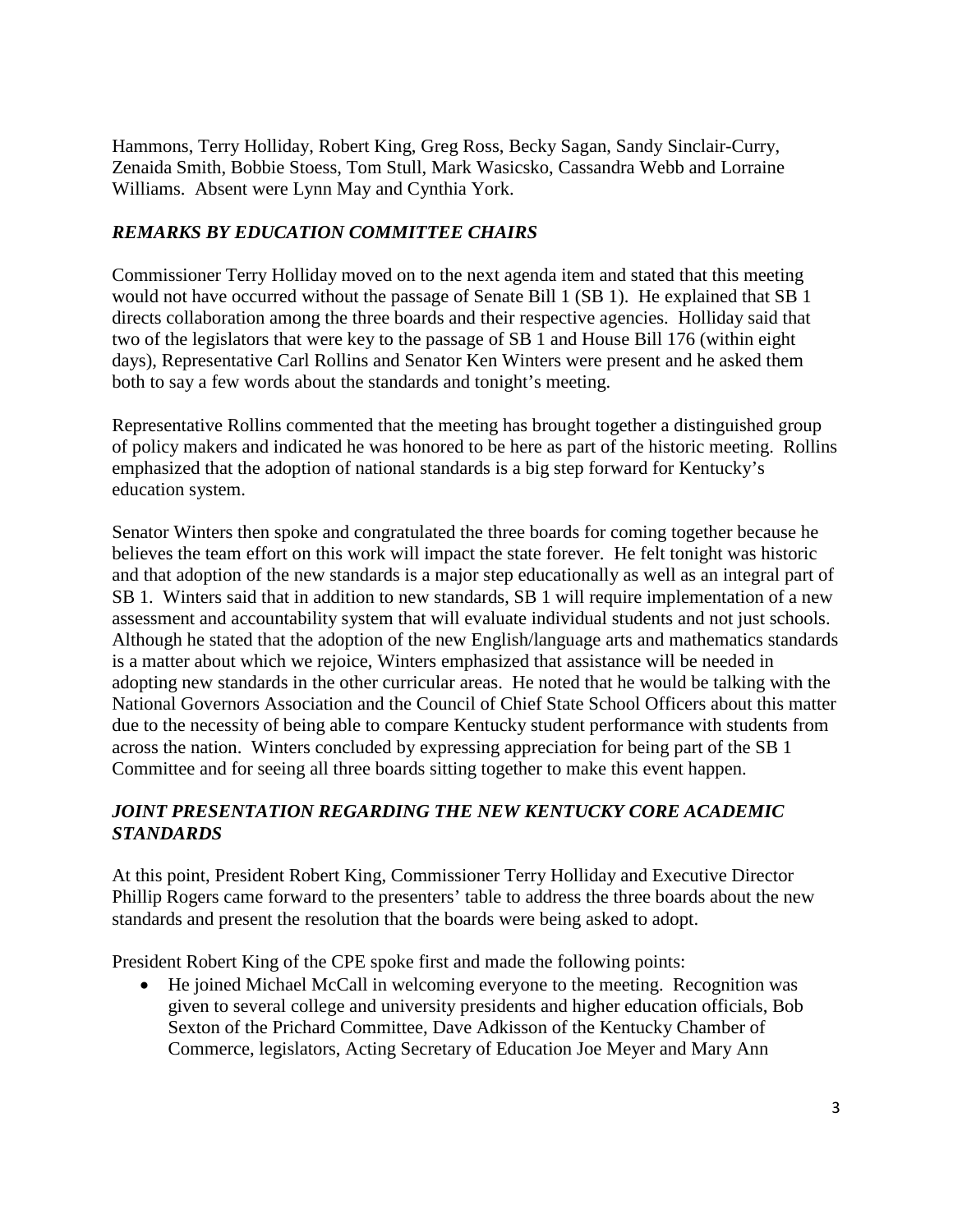Blankenship of the Kentucky Education Association as being present and all were thanked for their support of the work that is being recognized tonight.

- It was emphasized that the heads of the three agencies have developed an extraordinary relationship and have been given the opportunity to truly collaborate in implementing the requirements of SB 1. Staffs of the three agencies have joined together and put turf issues aside.
- Sue Cain, John DeAtley and Aaron Thompson from the CPE and higher education faculty worked with teachers and KDE staff to assure that the standards meet the needs that exist in Kentucky.
- The standards are sometimes characterized as national standards but they are really ones developed by states and for states. In the latest communication between the national teams and our state teams, all of Kentucky's recommendations were reflected in the draft document. Thus, what the boards are being asked to support are Kentucky-specific standards.
- Professional development will be central to the success of the standards work and thus teachers must be provided with the needed support to bring the standards to life.
- Higher education desires to have more students enrolled and wants them all to succeed.

Dr. Phillip Rogers of the EPSB then shared the following comments:

- Members of the ESPB were thanked for their participation in the meeting as well as those staff members that were present.
- It was pointed out that the majority of the EPSB members are practicing teachers or administrators, representatives of groups that are all part of the standards work.
- Accolades were given to the other two agency heads for the working relationship that has developed and Rogers' role in their group was characterized as being more of a dreamer because SB 1 caused him to visualize what it would take to reach the goal of every student ready for college or work.
- The collaboration across the agencies and new ideas has led to believing that Kentucky has one education system with the resolve that business will be conducted with this principle in mind.
- Far too many students do not succeed in college, high school or work. Adopting and supporting the standards is the easy part. Incredible changes in teacher preparation programs, high-quality professional development, and a focus on the working conditions of teachers are all critical steps that will be necessary for SB 1 to work.
- Thank you for the work to date and for the work that will occur in the days to come.

The final speaker of the group was Commissioner Terry Holliday of the KDE. He stated the following:

- Staff members from the KDE were thanked for their intensive work on the new standards.
- It was noted that the winds of change are blowing across the country and that these winds must be harnessed to improve education for our children.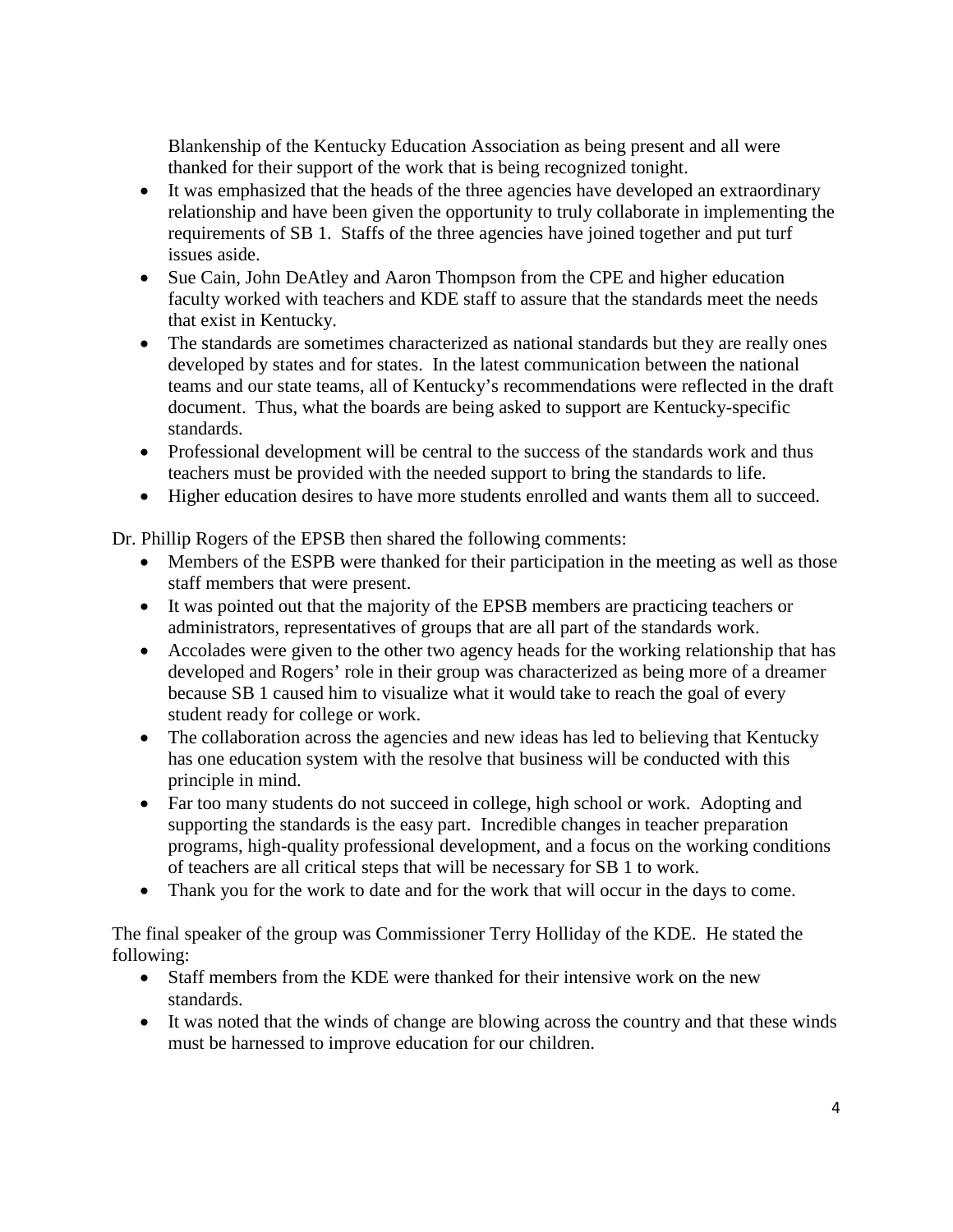- Those who are interested in how these changes will be accomplished were asked to read Kentucky's Race to the Top application. As part of this work, the standards must be translated into understandable language, which will require professional development.
- The belief that this work will make a difference in the children of our state over the long term was put forth and the challenge for everyone to get to work to implement the standards was made.

### *REMARKS FROM REVIEWERS REGARDING THE NEW KENTUCKY CORE ACADEMIC STANDARDS*

Next, Commissioner Holliday asked two people who had served on the review teams for the standards, Dr. Brenda Overturf and Charlie Newquist, to come forward and address the boards.

Dr. Brenda Overturf, professor in the Education Department – Teaching and Learning at the University of Louisville, provided her thoughts with regard to the review of the standards by Kentucky teachers and higher education officials as follows:

- She was part of a group that was invited to review the college readiness standards in September and also part of a similar group that last month reviewed the K-12 English/language arts standards.
- The task of the group was to review the standards and ensure these were appropriate for Kentucky.
- The new standards will provide an understanding across the states of what students need to know and be able to do and will allow curriculum mapping.
- Although there were revisions made, they were on the right track and many of the group's suggestions appear in the current draft.
- The belief was put forth that the common core standards will provide standards that are deeper, clearer, and more focused.

The second speaker was Charlie Newquist, mathematics teacher from East Jessamine Middle School in Nicholasville. He shared these thoughts:

- It was an honor to be part of the standards review process and he served on the mathematics group from the beginning of the process.
- Every time new information was received from the national team, the state group could see that its concerns were being addressed.
- The standards are rigorous but reachable.
- It is exciting as a teacher to know what is expected and appreciation was expressed for being a part of the work.

# *PASSAGE OF JOINT RESOLUTION BY KBE, CPE, AND EPSB BOARDS*

Commissioner Holliday referred the three boards' attention to the joint resolution found in the meeting's Agenda Book and read it aloud as follows: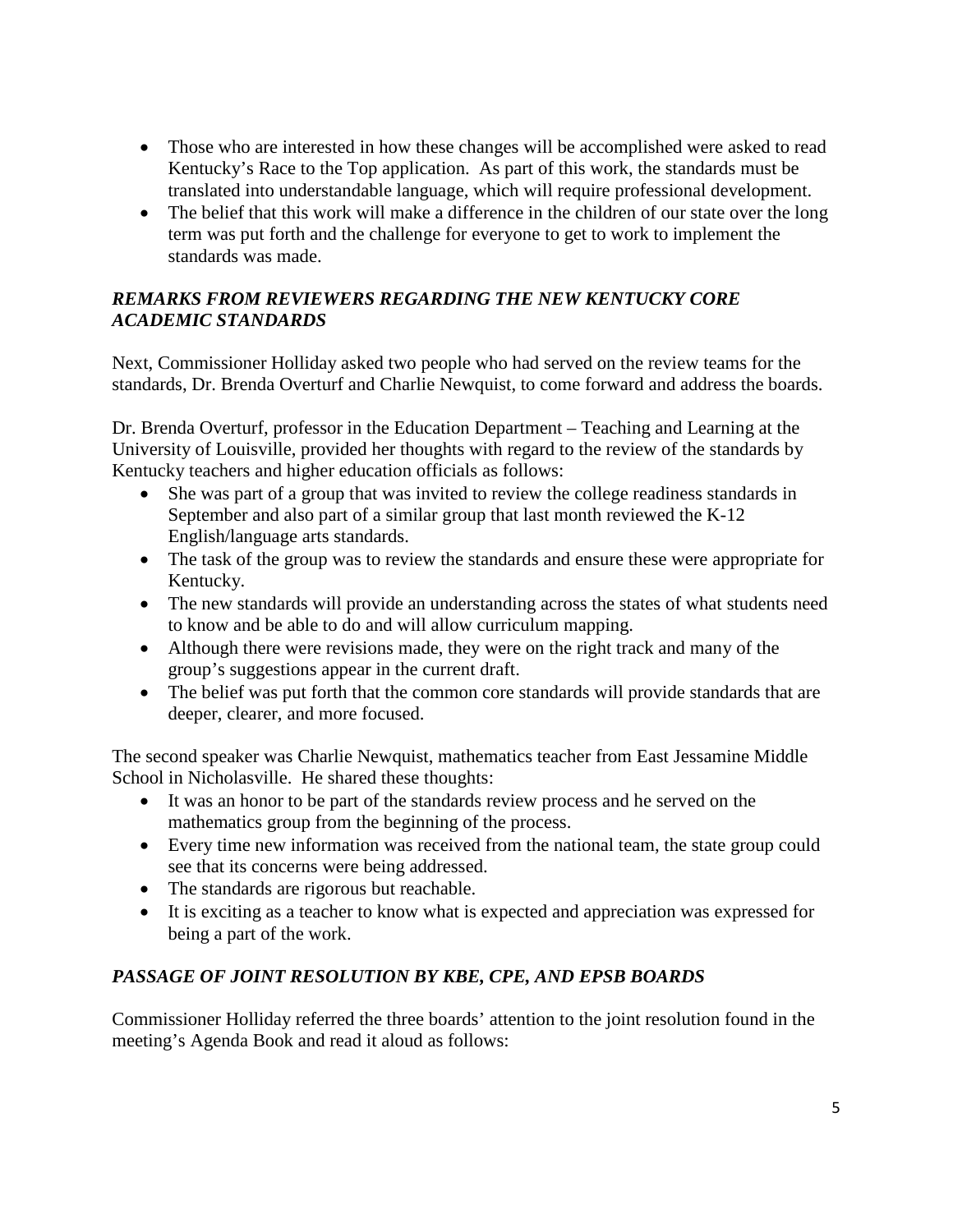#### "Resolution Supporting the Adoption and Integration of the KENTUCKY Core Academic Standards Across Kentucky's Education System  $BY$

THE KENTUCKY BOARD OF EDUCATION, Council on Postsecondary Education and Education Professional Standards Board COMMONWEALTH OF KENTUCKY

- *Whereas***, The Kentucky Board of Education, Council on Postsecondary Education and Education Professional Standards Board are committed to the continual improvement of the educational system for all students; and**
- *Whereas,* **Senate Bill 1 was passed in the 2009 regular session of the Kentucky General Assembly and requires collaboration among the boards and staffs of the Kentucky Department of Education, Council on Postsecondary Education and Education Professional Standards Board to revise Kentucky's academic content standards, train local district teachers and administrators on their implementation and train faculty and staff in all of the teacher preparation programs in the application of the revised academic standards; and**
- *Whereas***, The Senate Bill 1 Steering Committee has supported the three agencies' collaboration with the Council of Chief State School Officers and National Governors Association Center for Best Practices in the Common Core Standards project; and**
- Whereas, **Kentucky's Governor and Chief State School Officer signed a Memorandum of Agreement with the aforementioned organizations to participate in the development and adoption process of national Common Core Standards in English/language arts and mathematics for grades K-12; and**
- *Whereas***, The drafting process for the standards has included broad input from Kentucky teachers, administrators, higher education officials, education partners, the public, staffs of the three participating agencies, a national validation committee and national organizations that has resulted in the current standards document; and**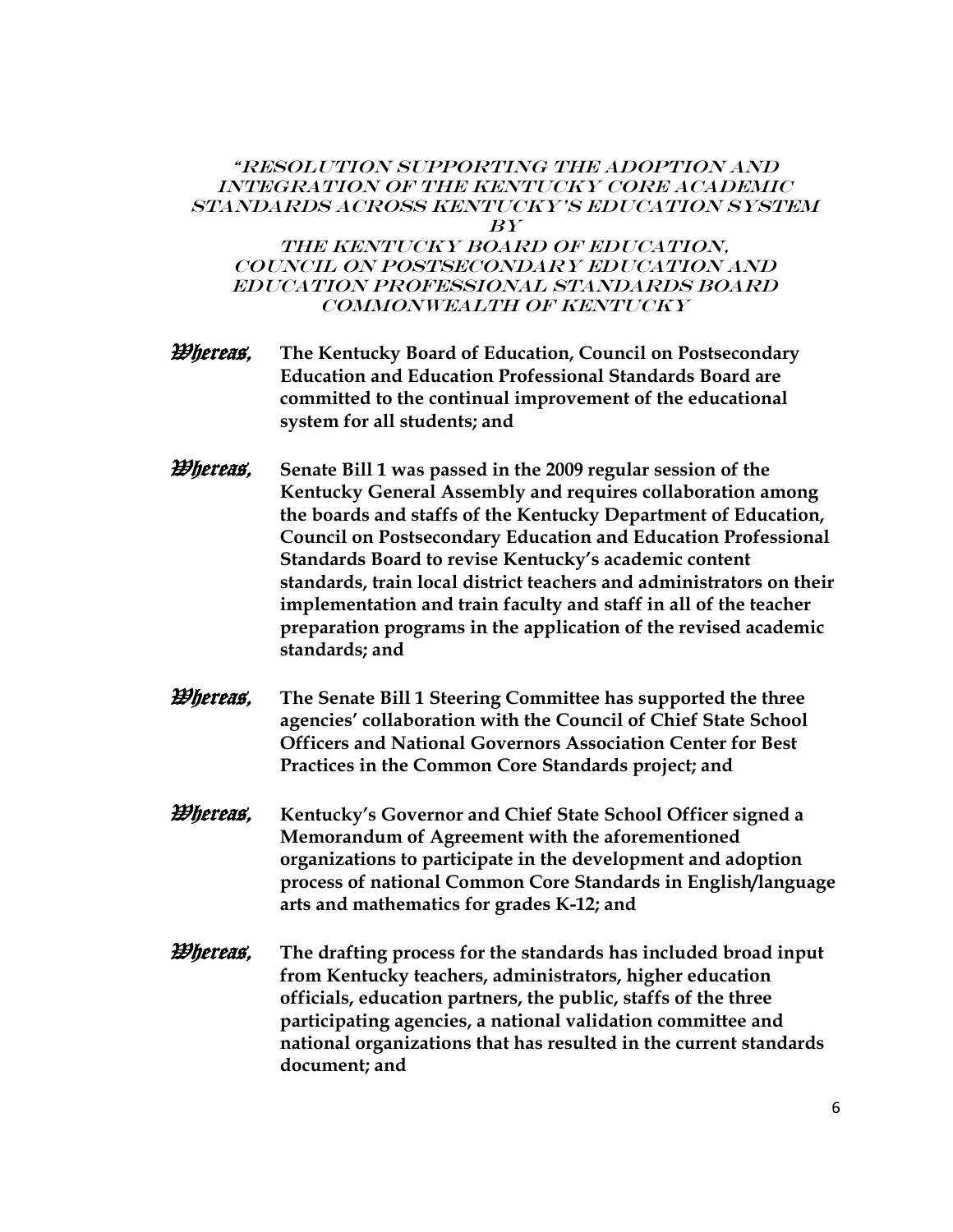*Whereas***, As required by Senate Bill 1, the Common Core Standards in English/language arts and mathematics focus on critical knowledge, skills and capacities needed for success in the global economy; reflect fewer, but more in-depth standards to facilitate learning; communicate expectations more clearly and concisely to teachers, parents, students and citizens; consider international benchmarks; and ensure that the standards are aligned from elementary to high school to postsecondary education so that students can be successful at each educational level;**

NOW, THEREFORE, **be it resolved by the Kentucky Board of Education that the current draft of the Common Core Standards, to be known as the Kentucky Core Academic Standards for English/language arts and mathematics, was adopted by the board on February 10, 2010, and be it further resolved by the Kentucky Board of Education, Council on Postsecondary Education and Education Professional Standards Board that their respective agencies shall integrate the final standards into their work and processes to ensure that all Kentucky students experience a successful and productive future.**

**Done in the city of Versailles, Kentucky, this tenth day of February, in the year Two Thousand Ten."**

Commissioner Holliday shared that the staffs of the three respective agencies are recommending approval of the joint resolution.

KBE Chair Joe Brothers then made the following comments:

- Earlier today, the Kentucky Board of Education approved the preliminary version of the Core Academic Standards to be incorporated by reference into state regulation.
- We are engaging in an historic event this evening one that will have unprecedented and positive effects for years to come.
- The adoption of the preliminary Core Academic Standards meets a major mandate of Senate Bill 1 and sets us on the road to a new era for public education.
- Thanks to all of you for your collaborative efforts on this project. I'm proud to be a part of this work, and I know the other members of the Kentucky Board of Education are excited and ready to move forward.
- A motion and second from Kentucky Board of Education members are needed to adopt the joint resolution.

Doug Hubbard moved to adopt the joint resolution and Judy Gibbons seconded the motion. In a roll call vote, it carried unanimously.

CPE Chair Paul Patton then commented as follows: